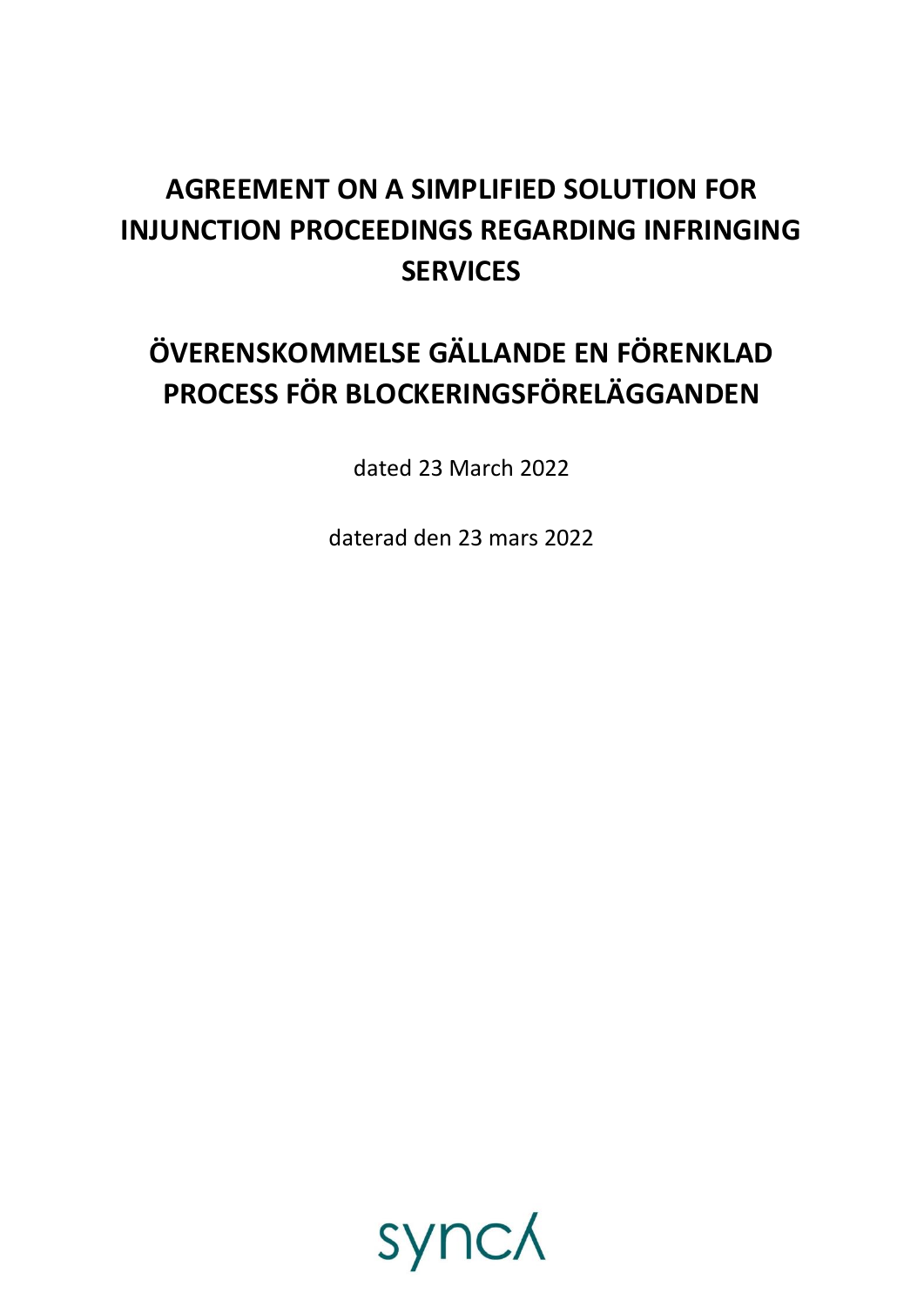#### **TABLE OF CONTENTS INNEHÅLLSFÖRTECKNING**

| 1.             |                                                                       |  |  |  |
|----------------|-----------------------------------------------------------------------|--|--|--|
| 2.             | INFORMATION PRIOR TO FILING ACTIONS TO OBTAIN A BLOCKING INJUNCTION 4 |  |  |  |
| 3.             |                                                                       |  |  |  |
| $\mathbf{4}$ . |                                                                       |  |  |  |
| 5.             |                                                                       |  |  |  |
| 6.             | COOPERATION BETWEEN THE PARTIES TO ACHIEVE NEW LEGISLATION  6         |  |  |  |
| 7.             |                                                                       |  |  |  |
| 8.             |                                                                       |  |  |  |
| 9.             |                                                                       |  |  |  |
| 10.            |                                                                       |  |  |  |
| 11.            |                                                                       |  |  |  |
| 12.            |                                                                       |  |  |  |
| 13.            |                                                                       |  |  |  |
| 14.            |                                                                       |  |  |  |
| 15.            |                                                                       |  |  |  |
| 16.            |                                                                       |  |  |  |
| 1.             |                                                                       |  |  |  |
|                |                                                                       |  |  |  |
| 2.             | INFORMATION FÖRE ÅTGÄRDER FÖR ATT ERHÅLLA ETT                         |  |  |  |
|                |                                                                       |  |  |  |
| 3.             | PROCESSEN FÖR ATT ERHÅLLA ETT BLOCKERINGSFÖRELÄGGANDE 4               |  |  |  |
| 4.             |                                                                       |  |  |  |
| 5.             | MEDDELANDEN OM KRINGGÅENDE DOMÄNER OCH IP-ADRESSER 5                  |  |  |  |
| 6.             |                                                                       |  |  |  |
| 7.             |                                                                       |  |  |  |
| 8.             |                                                                       |  |  |  |
| 9.             |                                                                       |  |  |  |
| 10.            |                                                                       |  |  |  |
| 11.            |                                                                       |  |  |  |
| 12.            |                                                                       |  |  |  |
| 13.            |                                                                       |  |  |  |
| 14.            |                                                                       |  |  |  |
| 15.<br>16.     |                                                                       |  |  |  |

#### **TABLE OF SCHEDULES BILAGOR**

| SCHEDULE 1 - THE RIGHTSHOLDERS  FEL! BOKMÄRKET ÄR INTE DEFINIERAT.             |  |
|--------------------------------------------------------------------------------|--|
| SCHEDULE 2 - THE INTERNET SERVICE PROVIDERS FEL! BOKMÄRKET ÄR INTE DEFINIERAT. |  |
| SCHEDULE 3 - ACCESSION AGREEMENT FEL! BOKMÄRKET ÄR INTE DEFINIERAT.            |  |
|                                                                                |  |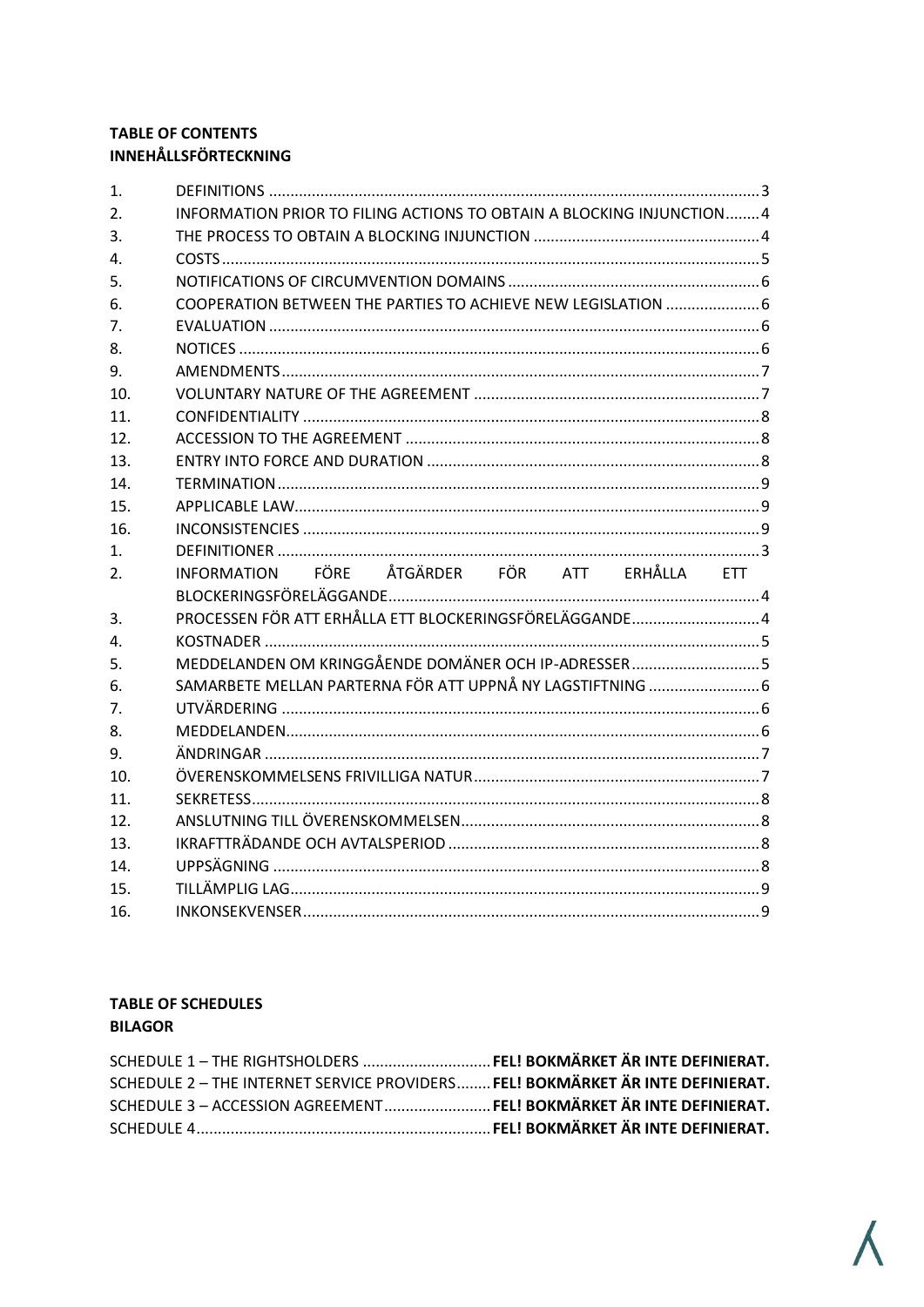<span id="page-2-1"></span><span id="page-2-0"></span>

| This AGREEMENT ON A SIMPLIFIED SOLUTION<br>FOR INJUNCTION PROCEEDINGS REGARDING<br>IINFRINGING SERVICES IN SWEDEN<br>(the<br>"Agreement") is entered into on 23 March 2022<br>by and between:                                                                                                                                                                                                                                                                                                                                                                                                                                                                                                                                                                                                            | Denna ÖVERENSKOMMELSE GÄLLANDE EN<br><b>FÖRENKLAD</b><br><b>FÖR</b><br><b>PROCESS</b><br>BLOCKERINGSFÖRELÄGGANDEN<br>("Överenskommelsen") är träffad den 23 mars<br>2022 mellan:                                                                                                                                                                                                                                                                                                                                                                                                                                                                                                                                                                                                                                                                                                                 |  |  |  |
|----------------------------------------------------------------------------------------------------------------------------------------------------------------------------------------------------------------------------------------------------------------------------------------------------------------------------------------------------------------------------------------------------------------------------------------------------------------------------------------------------------------------------------------------------------------------------------------------------------------------------------------------------------------------------------------------------------------------------------------------------------------------------------------------------------|--------------------------------------------------------------------------------------------------------------------------------------------------------------------------------------------------------------------------------------------------------------------------------------------------------------------------------------------------------------------------------------------------------------------------------------------------------------------------------------------------------------------------------------------------------------------------------------------------------------------------------------------------------------------------------------------------------------------------------------------------------------------------------------------------------------------------------------------------------------------------------------------------|--|--|--|
| (1) The companies whose names and<br>addresses are set out in Schedule 1<br>(together the "Rightsholders" and each<br>a "Rightsholder");<br>(2) The companies whose names and<br>addresses are set out in Schedule 2<br>"Internet<br>(together<br>the<br><b>Service</b><br><b>Providers"</b><br>"Internet<br>and each<br>an<br>Service Provider").                                                                                                                                                                                                                                                                                                                                                                                                                                                       | (1) De bolag vars namn och adresser anges i<br>benämnda<br>1,<br>nedan<br><b>Bilaga</b><br>("Rättighetshavare" och gemensamt<br>"Rättighetshavarna"); och<br>(2) De bolag vars namn och adresser anges i<br>nedan<br>benämnda<br><b>Bilaga</b><br>2,<br>("Internetleverantör" och gemensamt<br>"Internetleverantörerna").                                                                                                                                                                                                                                                                                                                                                                                                                                                                                                                                                                        |  |  |  |
| Each of the Rightsholders and the Internet<br>Service Providers is referred to as a "Party" and<br>together as the "Parties".                                                                                                                                                                                                                                                                                                                                                                                                                                                                                                                                                                                                                                                                            | nedan var för sig benämnda "Part"<br>och<br>gemensamt för "Parterna".                                                                                                                                                                                                                                                                                                                                                                                                                                                                                                                                                                                                                                                                                                                                                                                                                            |  |  |  |
| <b>BACKGROUND</b><br>As part of a number of measures aimed at<br>reducing the extent of infringements of<br>intellectual property rights on the Internet, the<br>Rightsholders and the Internet Service Providers<br>have entered into this Agreement with the<br>object of simplifying the proceedings and the<br>implementation of decisions on Blocking<br>injunctions in Sweden.                                                                                                                                                                                                                                                                                                                                                                                                                     | <b>BAKGRUND</b><br>Som ett led i ett antal åtgärder som syftar till att<br>minska omfattningen av intrång i immateriella<br>rättigheter på Internet, har Rättighetshavarna<br>och Internetleverantörerna<br>ingått<br>denna<br>Överenskommelse i<br>syfte<br>förenkla<br>att<br>handläggningen och tillämpningen av beslut om<br>Blockeringsförelägganden i Sverige.                                                                                                                                                                                                                                                                                                                                                                                                                                                                                                                             |  |  |  |
| 1.<br><b>DEFINITIONS</b><br>"Accession Agreement" shall mean an<br>agreement substantially in the form set<br>out in Schedule 3 relating to the<br>accession of a new Rightsholder and/or<br>Internet Service Provider to the terms<br>of this Agreement;<br>"Blocking injunction" shall<br>mean<br>decisions<br>blocking<br>on<br><b>Infringing</b><br>services and aimed at least one<br>Internet Service Provider, made by a<br>public authority, for example a court,<br>based on the Swedish copyright<br>legislation.<br>"Circumvention domains" shall mean<br>the additional domain names and URLs<br>whose main purpose is to provide<br>access to some of the Infringing<br>services.<br>"DNS blocking" shall mean using the<br>Domain<br>Name<br>System<br>to<br>block<br>Infringing services. | 1.<br><b>DEFINITIONER</b><br>"Anslutningsavtal" avser ett avtal<br>huvudsakligen i den form som anges i<br>Bilaga 3 relaterat till anslutning av en<br>ny Rättighetshavare och/eller<br>en<br>Internetleverantör till villkoren i denna<br>Överenskommelse.<br>"Blockeringsföreläggande"<br>avser<br>beslut<br>om<br>blockering<br>av<br>Intrångsgörande tjänster riktat till<br>minst en Internetleverantör som har<br>fattats av en myndighet, till exempel<br>en domstol, med stöd av svensk<br>upphovsrättslagstiftning.<br>"Kringgående<br>domäner<br>och<br>IP-<br>adresser"<br>de<br>avser<br>ytterligare<br>domännamn<br>och<br>URL:er<br>vars<br>huvudsakliga syfte är att ge tillgång till<br>en eller flera Intrångsgörande tjänster.<br>"DNS blockering" avser att använda<br>domännamnssystemet (eng: Domain<br>System) för<br>Name<br>att<br>blockera<br>Intrångsgörande tjänster. |  |  |  |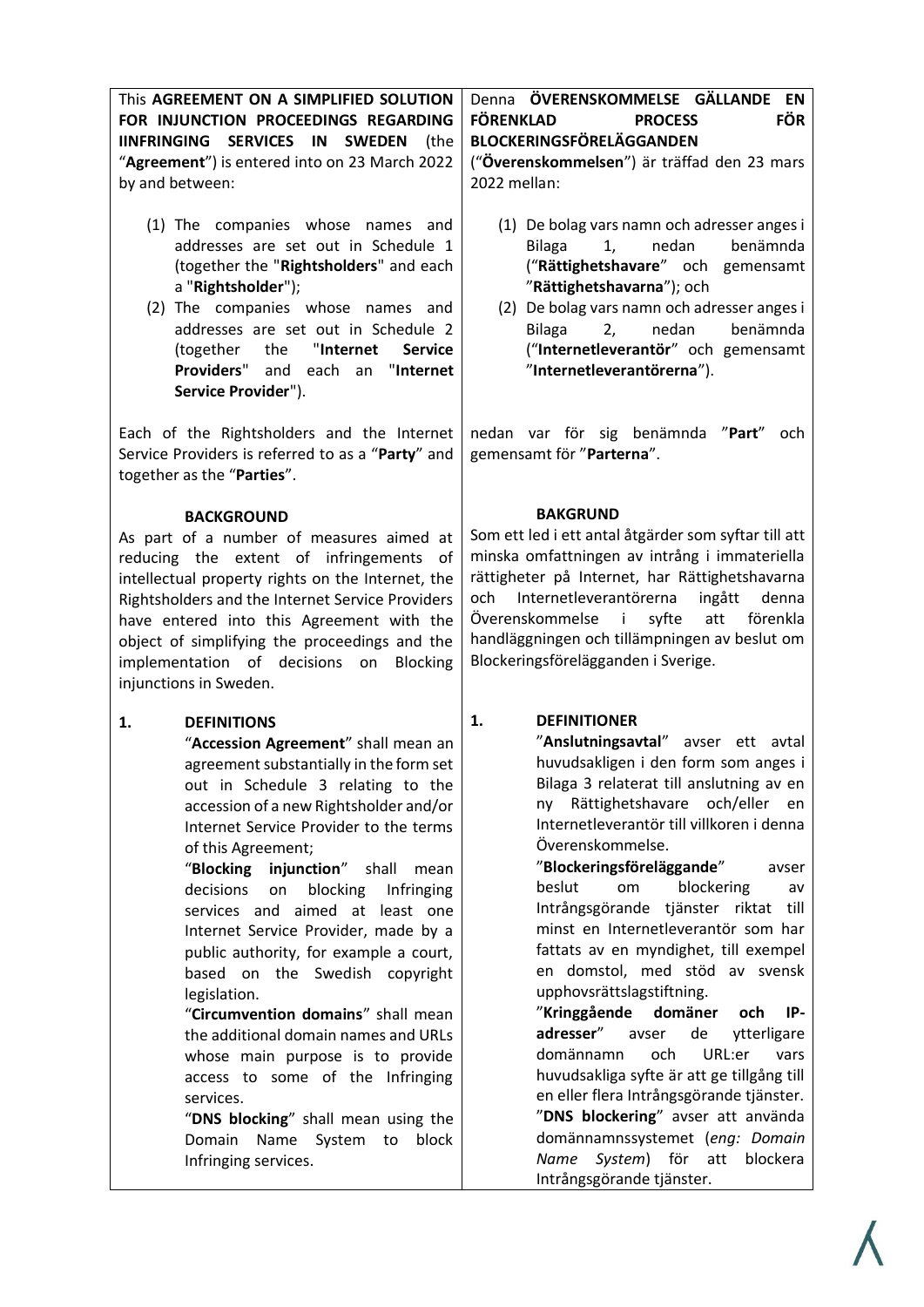<span id="page-3-4"></span><span id="page-3-3"></span><span id="page-3-2"></span><span id="page-3-1"></span><span id="page-3-0"></span>

|            | "Infringing<br>services" shall<br>mean<br>service with the main purpose to<br>facilitate copyright infringement.                                                                                                                                                                                                                                                                                                                                                                                                                                                                                                                                                                                                                                           |            | "Intrångsgörande tjänster"<br>avser<br>tjänster med huvudsakligt syfte att<br>underlätta upphovsrättsintrång.                                                                                                                                                                                                                                                                                                                                                                                                                                                                                                                                                                                                                       |
|------------|------------------------------------------------------------------------------------------------------------------------------------------------------------------------------------------------------------------------------------------------------------------------------------------------------------------------------------------------------------------------------------------------------------------------------------------------------------------------------------------------------------------------------------------------------------------------------------------------------------------------------------------------------------------------------------------------------------------------------------------------------------|------------|-------------------------------------------------------------------------------------------------------------------------------------------------------------------------------------------------------------------------------------------------------------------------------------------------------------------------------------------------------------------------------------------------------------------------------------------------------------------------------------------------------------------------------------------------------------------------------------------------------------------------------------------------------------------------------------------------------------------------------------|
|            |                                                                                                                                                                                                                                                                                                                                                                                                                                                                                                                                                                                                                                                                                                                                                            | 2.         | <b>INFORMATION FÖRE ÅTGÄRDER FÖR</b>                                                                                                                                                                                                                                                                                                                                                                                                                                                                                                                                                                                                                                                                                                |
| 2.         | <b>INFORMATION</b><br><b>PRIOR</b><br><b>TO</b><br><b>FILING</b><br><b>ACTIONS TO OBTAIN A BLOCKING</b>                                                                                                                                                                                                                                                                                                                                                                                                                                                                                                                                                                                                                                                    |            | <b>ERHÅLLA</b><br><b>ETT</b><br><b>ATT</b><br><b>BLOCKERINGSFÖRELÄGGANDE</b>                                                                                                                                                                                                                                                                                                                                                                                                                                                                                                                                                                                                                                                        |
| 2.1<br>2.2 | <b>INJUNCTION</b><br>The Rightsholders undertake to notify<br>the Internet Service Providers in<br>advance of any claims for a Blocking<br>injunction to be asserted in the court.<br>Furthermore, prior to filing the<br>statement of claim, the Rightsholders<br>will provide the Internet Service<br>Providers with a copy of the statement<br>of claim including exhibits.<br>Internet<br>Service<br>The<br>Providers<br>undertake to confirm the receipt of the<br>Rightsholders' notification, and to<br>notify the Rightsholders within two<br>weeks after receiving a copy of the<br>statement of claims including exhibits<br>should the Internet Service Providers<br>seek to contest the Rightsholders<br>claims on material grounds unless the | 2.1<br>2.2 | Rättighetshavarna åtar sig att i förväg<br>underrätta Internetleverantörerna om<br>eventuella<br>anspråk<br>рå<br>ett<br>Blockeringsföreläggande<br>som<br>görs<br>gällande i domstol. Vidare<br>ska<br>förse<br>Rättighetshavarna<br>Internetleverantörerna med en kopia<br>av stämningsansökan, inklusive bilagor<br>innan ansökan om stämning.<br>Internetleverantörerna åtar sig att<br>bekräfta<br>mottagandet<br>av<br>Rättighetshavarnas underrättelse samt<br>två<br>veckor<br>efter<br>senast<br>att<br>mottagandet av en kopia meddela<br>Rättighetshavarna<br>om<br>Internetleverantörerna avser bestrida<br>anspråk<br>Rättighetshavarnas<br>рå<br>materiella<br>grunder<br>av<br>stämningsansökan inklusive bilagor om |
|            | Parties agree otherwise.                                                                                                                                                                                                                                                                                                                                                                                                                                                                                                                                                                                                                                                                                                                                   | 3.         | inget annat överenskommits mellan<br>Parterna.<br>PROCESSEN FÖR ATT ERHÅLLA ETT                                                                                                                                                                                                                                                                                                                                                                                                                                                                                                                                                                                                                                                     |
| 3.         | THE PROCESS TO OBTAIN A BLOCKING<br><b>INJUNCTION</b>                                                                                                                                                                                                                                                                                                                                                                                                                                                                                                                                                                                                                                                                                                      | 3.1        | <b>BLOCKERINGSFÖRELÄGGANDE</b><br>Rättighetshavarna<br>åtar<br>sig<br>att                                                                                                                                                                                                                                                                                                                                                                                                                                                                                                                                                                                                                                                           |
| 3.1        | The Rightsholders undertake to include<br>each Internet Service Provider that is a<br>Party to this Agreement to be a party<br>to each Blocking injunction procedure<br>in court. This Clause 3.1 shall not<br>Rightsholders<br>prohibit<br>the<br>from<br>excluding one or more Internet Service<br>Provider(s) from a specific claim where<br>Rightsholders<br>the<br>have<br>already<br>obtained a Blocking injunction against<br>excluded<br>Internet<br>Service<br>the<br>Provider(s)<br>regarding<br>the<br>same<br>Infringing websites.                                                                                                                                                                                                             |            | inkludera varje Internetleverantör som<br>är Part i denna Överenskommelse till<br>att vara part till varje ansökan om<br>stämning<br>gällande<br>Blockeringsföreläggande i<br>domstol.<br>Denna punkt 3.1 ska inte förhindra<br>Rättighetshavarna från att exkludera<br>en eller flera Internetleverantör(er)<br>från hela eller delar av en talan då<br>Rättighetshavarna redan har erhållit<br>Blockeringsföreläggande<br>ett<br>mot<br>den/de<br>exkluderade<br>Internetleverantör(en/erna) avseende                                                                                                                                                                                                                             |
| 3.2        | The Rightsholders undertake only to<br><b>Blocking</b><br>injunction<br>assert<br>claims<br>following the Rightsholders' cease and<br>desist notification to the website<br>only<br>for<br>the<br>and<br>operator,<br>implementation<br>of DNS<br>blocking,<br>provided<br>that<br>it<br>is<br>effective,<br>appropriate and proportionate. Other                                                                                                                                                                                                                                                                                                                                                                                                          | 3.2        | samma Intrångsgörande tjänster.<br>Rättighetshavarna åtar sig att enbart<br>föra talan om Blockeringsföreläggande<br>efter att varningsbrev skickat till<br>operatören av hemsidan och endast<br>för genomförande av DNS blockering,<br>att<br>det<br>är<br>förutsatt<br>effektivt,<br>ändamålsenligt och proportionerligt.                                                                                                                                                                                                                                                                                                                                                                                                         |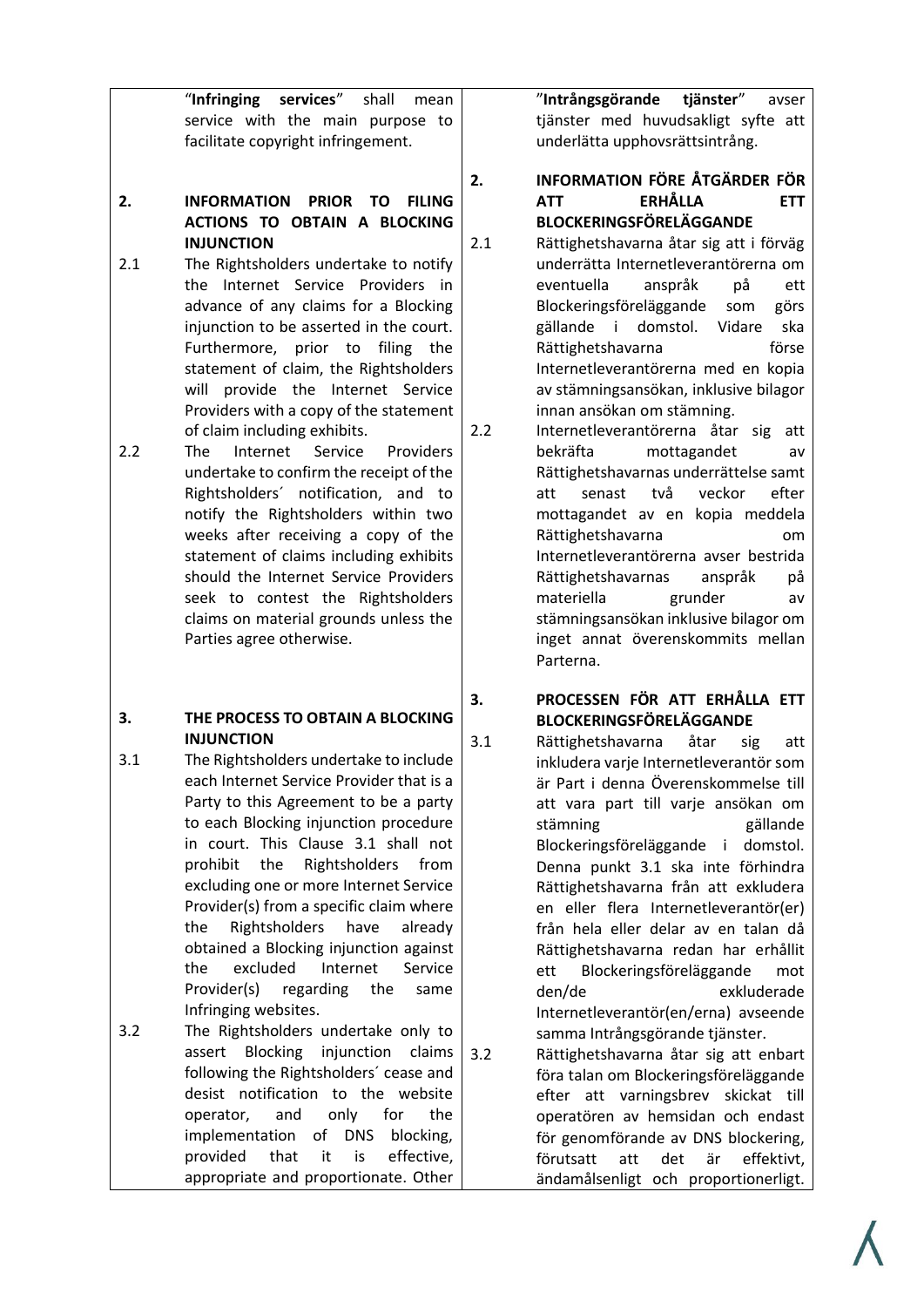means of blocking can be used in addition to or instead of DNS blocking, if DNS blocking cannot be considered as sufficiently effective in blocking Infringing services in an individual case. Blocking injunctions should be limited in time, as per the court's orders. 3.3 The Internet Service Providers will leave to the court (Sw. överlämna till domstolen) to decide whether the claim fulfills the legal requirements for the court to issue a Blocking injunction. Should the court request that an Internet Service Provider formally contest the claim in order to get the court to try the case on its merits, the Internet Service Provider will contest the Rightsholders' claim due to this procedural reason if required by the court but only to the extent required and will not submit any argument or evidence to refute the Rightsholders' claim. This is without prejudice to the opt-out possibility in Clause 10.1 of this Agreement.

#### <span id="page-4-0"></span>**4. COSTS**

- 4.1 Where the Internet Service Providers leave it to the court to decide on the case or formally contests the claim in accordance with Clause 3.3 above each Party will bear its own legal costs and other extrajudicial costs relating to the proceedings, and neither Party shall claim compensation for legal costs and other extrajudicial costs.
- 4.2 The respective Internet Service Provider shall bear all costs for the implementation of the technical blocking measures and adherence to the Blocking injunction.

Andra metoder för blockering kan användas i tillägg till eller istället för DNS blockering, om DNS blockering inte kan anses vara tillräckligt effektivt för blockering av Intrångsgörande tjänster i det enskilda fallet. Blockeringsförelägganden bör vara begränsade i tid, i enlighet med domstolens föreläggande.

<span id="page-4-3"></span>3.3 Internetleverantörerna ska överlåta åt domstolen att avgöra om talan uppfyller de rättsliga förutsättningarna för att domstolen ska kunna utfärda ett Blockeringsföreläggande. Skulle domstolen efterfråga att en Internetleverantör formellt bestrider talan för att få domstolen att pröva målet i sak ska Internetleverantören bestrida Rättighetshavarnas talan med anledning av nämnt processrättsligt skäl om så krävs av domstolen, men enbart i den omfattning som krävs och Internetleverantörerna åtar sig att inte tillföra argument eller bevisning för att vederlägga Rättighetshavarnas talan. Vad som sägs i denna punkt 3.3 påverkar inte frivilligheten eller valet att inte tillämpa Överenskommelsen i enlighet med punkt [10.1](#page-6-4) i denna Överenskommelse.

#### <span id="page-4-1"></span>**4. KOSTNADER**

- 4.1 Om Internetleverantörerna överlåter åt domstolen att avgöra om talan uppfyller de rättsliga förutsättningarna eller, i enlighet med punkte[n 3.3](#page-4-3) ovan, formellt bestrider talan, ska varje Part bära sina egna rättegångskostnader och övriga utomrättsliga kostnader relaterat till förfarandet och ingen Part ska kräva ersättning för rättegångskostnader eller övriga utomrättsliga kostnader.
- 4.2 Respektive Internetleverantör ska bära samtliga kostnader för genomförandet av tekniska blockeringsåtgärder samt för efterlevnad av Blockeringsföreläggandet.
- <span id="page-4-2"></span>**5. MEDDELANDEN OM KRINGGÅENDE DOMÄNER OCH IP-ADRESSER**
- 5.1 Rättighetshavarna ska lämna en konsoliderad lista av Kringgående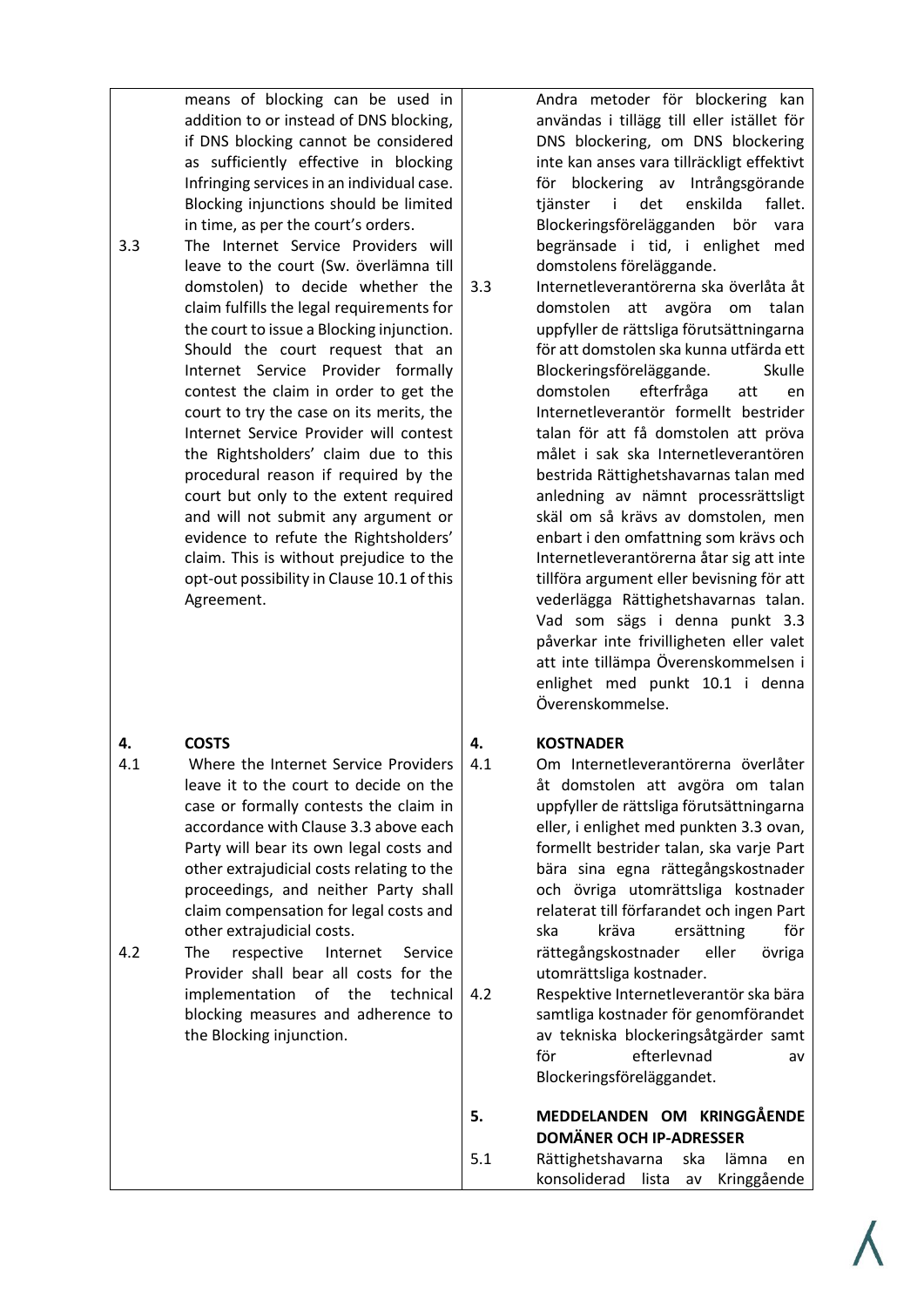#### <span id="page-5-0"></span>**5. NOTIFICATIONS OF CIRCUMVENTION DOMAINS**

- 5.1 The Rightsholders shall submit to the Internet Service Providers a consolidated list of Circumvention domains and IP addresses to be blocked in accordance with the Blocking injunction.
- 5.2 The Rightsholders undertake to submit evidence that each circumvention domain is covered by a relevant Blocking injunction.
- 5.3 The Internet Service Providers will block the domain names through technical measures within the time stated in the relevant court decision, or where the time is not specified within three (3) weeks of the receipt of the Rightsholders´ notification.

#### <span id="page-5-1"></span>**6. COOPERATION BETWEEN THE PARTIES TO ACHIEVE NEW LEGISLATION**

6.1 In addition to the Parties' undertakings set out in this Agreement, the Parties shall set up a separate plan and cooperate in good faith to achieve the long-term goal of establishing a new legislation for administrative site blocking in Sweden.

#### <span id="page-5-2"></span>**7. EVALUATION**

- 7.1 The Parties shall meet on a regular basis to discuss and follow up on the cooperation of the Parties under this Agreement and to cooperate on a long term plan for a new legislation in accordance with Clause 6. The first meeting shall take place before the end of three (3) months from the date on which the Agreement takes effect.
- 7.2 The Parties shall also evaluate the implementation and operation of the Agreement once every two (2) years or more often if necessary. The first evaluation shall take place prior to the end of two (2) years from the date on which the Agreement takes effect.

#### <span id="page-5-3"></span>**8. NOTICES**

domäner och IP-adresser till Internetleverantörerna som ska blockeras i enlighet med Blockeringsföreläggandet.

- 5.2 Rättighetshavarna åtar sig att lämna in bevis på att varje Kringgående domän omfattas av ett relevant Blockeringsföreläggande.
- 5.3 Internetleverantörerna ska blockera Kringgående domäner och IPadresserna med tekniska åtgärder inom den tid som anges i det relevanta domstolsbeslutet, eller om tiden inte anges, senast tre (3) veckor från mottagandet av Rättighetshavarnas meddelande.
- <span id="page-5-4"></span>**6. SAMARBETE MELLAN PARTERNA FÖR ATT UPPNÅ NY LAGSTIFTNING**
- 6.1 Utöver Parternas åtaganden enligt denna Överenskommelse, ska Parterna upprätta en separat plan samt samarbeta i god tro för att uppnå det långsiktiga målet att upprätta en ny lagstiftning för administrativ blockering av webbplatser i Sverige.

#### <span id="page-5-5"></span>**7. UTVÄRDERING**

- <span id="page-5-7"></span>7.1 Parterna ska träffas regelbundet för att diskutera och följa upp samarbetet mellan Parterna enligt denna Överenskommelse samt för att samarbeta kring en långsiktig plan för en ny lagstiftning i enlighet med punkten [6.](#page-5-4) Det första mötet ska äga rum före utgången av tre (3) månader från den dag då Överenskommelsen träder i kraft.
- 7.2 Parterna ska även utvärdera genomförandet och funktionen av Överenskommelsen en gång vartannat år eller mer ofta vid behov. Den första utvärderingen ska ske före utgången av två (2) år från den dag då Överenskommelsen träder i kraft.

#### <span id="page-5-6"></span>**8. MEDDELANDEN**

8.1 Meddelanden enligt denna Överenskommelse ska skickas med epost till den andre Partens kontaktperson till den e-postadress Parten angivit. Den andre Parten ska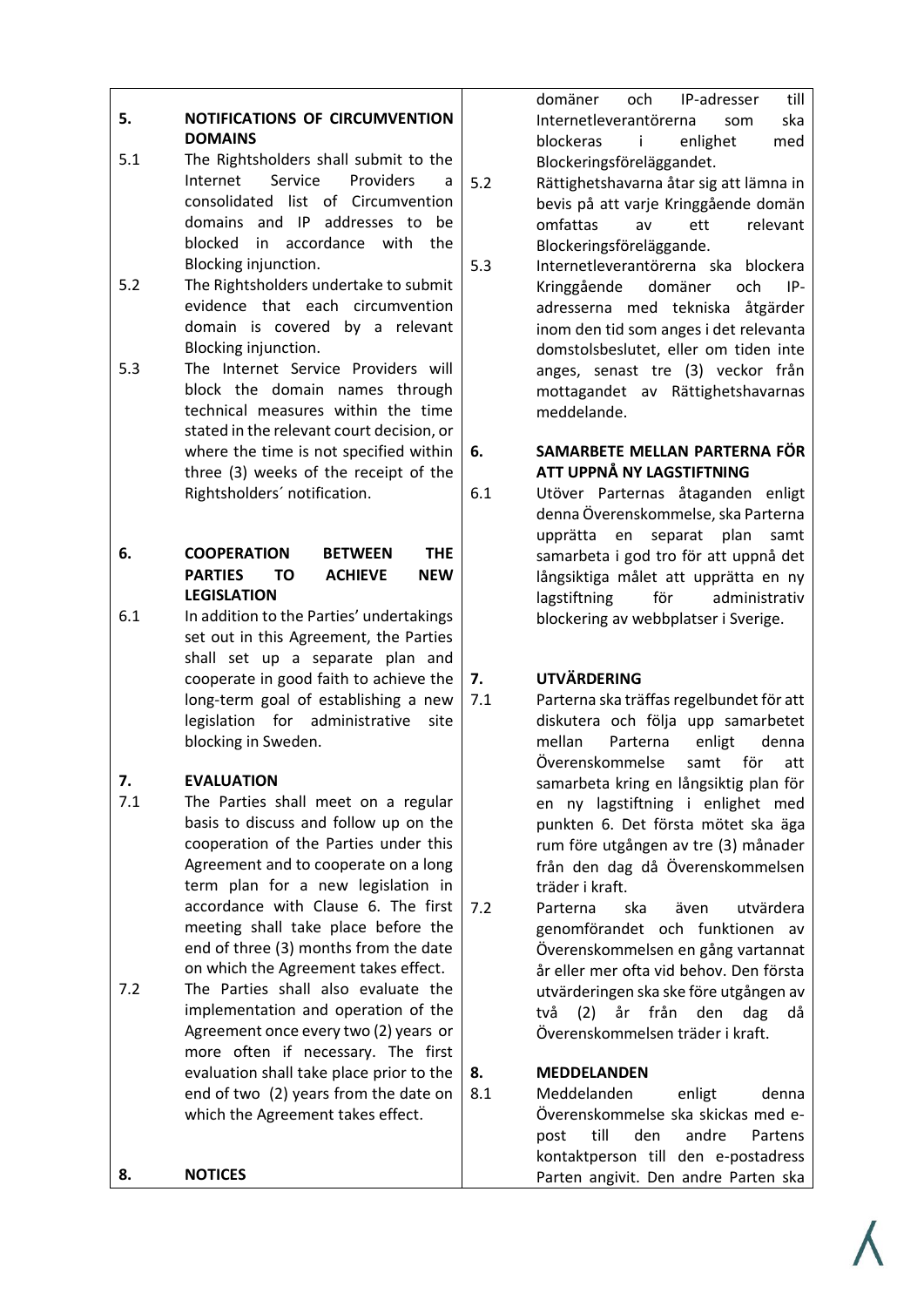|           | address specified by such Party. The<br>other Party shall be deemed to have                                                                                                                                                                                                                                                                                                                                                                                            | 8.2       | post.<br>Vid tidpunkten                                                                                                                                                                                     |
|-----------|------------------------------------------------------------------------------------------------------------------------------------------------------------------------------------------------------------------------------------------------------------------------------------------------------------------------------------------------------------------------------------------------------------------------------------------------------------------------|-----------|-------------------------------------------------------------------------------------------------------------------------------------------------------------------------------------------------------------|
|           | received such notice at the time of<br>arrival at the recipient's electronic<br>address, if sent by electronic message.                                                                                                                                                                                                                                                                                                                                                |           | Överenskomme<br>kontaktuppgift                                                                                                                                                                              |
| 8.2       | At the time of the conclusion of this<br>Agreement the Parties' contact details                                                                                                                                                                                                                                                                                                                                                                                        | 8.3       | Bilaga 1-2.<br>Varje<br>Part<br>kontaktuppgift                                                                                                                                                              |
| 8.3       | are as stated in Schedule 1-2.<br>Any Party may change its contact<br>details by notice as provided in this                                                                                                                                                                                                                                                                                                                                                            | 8.4       | enligt denna<br>övriga Parter.<br>Meddelanden                                                                                                                                                               |
| 8.4       | clause to the respective other Parties.<br>Notifications regarding Circumvention<br>domains<br>pursuant to a Blocking<br>injunction, evidence and statement of<br>claims for new Blocking injunctions will<br>be notified to the other Parties by<br>uploading to a collaboration platform,<br>(such as www.wesynch.se). The other<br>Parties shall be deemed to have<br>received such notice within one (1) day<br>of the uploading to the collaboration<br>platform. |           | domäner och<br>Blockeringsföre<br>stämningsansöl<br>Blockeringsföre<br>till<br>de<br>and<br>uppladdning<br>samarbetsplatt<br>www.wesynch.<br>ska<br>anses<br>meddelande in<br>uppladdning<br>samarbetsplatt |
| 9.<br>9.1 | <b>AMENDMENTS</b><br>Any amendment or modification to this<br>Agreement shall be valid only if made                                                                                                                                                                                                                                                                                                                                                                    | 9.<br>9.1 | <b>ÄNDRINGAR</b><br>Ändringar<br>ell<br>Överenskomme<br>endast för det<br>skriftligen<br>sar<br>behöriga föret<br>Part.                                                                                     |
|           | in writing and signed by the duly<br>authorized<br>representatives<br>of<br>the                                                                                                                                                                                                                                                                                                                                                                                        | 10.       | ÖVERENSKOMI<br><b>NATUR</b>                                                                                                                                                                                 |
|           | Parties.                                                                                                                                                                                                                                                                                                                                                                                                                                                               | 10.1      | Punkterna<br>$2 -$<br>Överenskomme<br>icke-bindande                                                                                                                                                         |
| 10.       | <b>NATURE</b><br>VOLUNTARY<br><b>OF</b><br><b>THE</b><br><b>AGREEMENT</b>                                                                                                                                                                                                                                                                                                                                                                                              |           | mellan<br>Rät<br>Internetleverar                                                                                                                                                                            |
| 10.1      | Clauses 2-3, and 5 of this Agreement<br>are a voluntary non-binding agreement<br>between the Rightsholders and the                                                                                                                                                                                                                                                                                                                                                     |           | hindra<br>en<br>$\mathsf{P}$ ¿<br>förbehålla<br>sig<br>prövad.                                                                                                                                              |
|           | Service Providers<br>Internet<br>and<br>is<br>without prejudice to any rights or<br>remedies a Party may have nor will it<br>preclude a Party from reserving the<br>right separately to have the case<br>reviewed outside the scope of this<br>Agreement.                                                                                                                                                                                                              | 10.2      | Punkterna<br>4<br>Överenskomme<br>Parterna och<br>Överenskomme<br>eller med hän<br>eller kontext är<br>efter det att O                                                                                      |
| 10.2      | The Clauses 4, 8-15 of this Agreement<br>are binding between the Parties, and                                                                                                                                                                                                                                                                                                                                                                                          |           | upphört att gä<br>begränsat till                                                                                                                                                                            |

8.1 Notices under this Agreement shall be

sent by electronic message to the other Party's contact person at the anses ha mottagit sådant meddelande vid tiden för ankomst till mottagarens e-postadress, om det har skickats via e-

- för ingåendet av denna else är Parternas er såsom angivet i
- 8.3 Varje Part kan ändra sina er genom meddelande punkt till respektive
- om Kringgående IP-adresser enligt ett läggande, bevis och kan gällande ett nytt läggande ska meddelas ra Parterna genom uppladdning på en form, (såsom se). De andra Parterna ha mottagit sådant nom en (1) dag från uppladdning på formen.
	- er tillägg av denna else ska ha verkan fall de överenskommits mt undertecknats av trädare för respektive

# <span id="page-6-3"></span><span id="page-6-2"></span><span id="page-6-0"></span>**MELSENS FRIVILLIGA**

- <span id="page-6-4"></span><span id="page-6-1"></span>[3](#page-3-3) och [5](#page-4-2) i denna else är en frivillig och överenskommelse tighetshavarna och ntörerna och ska inte art från att separat rätten att få saken
- och [8](#page-5-6)[-15](#page-8-3) i denna else är bindande mellan punkterna i denna else som uttryckligen isyn till deras karaktär avsedda att gälla även Överenskommelsen har illa, inklusive men inte punkten 11, ska gälla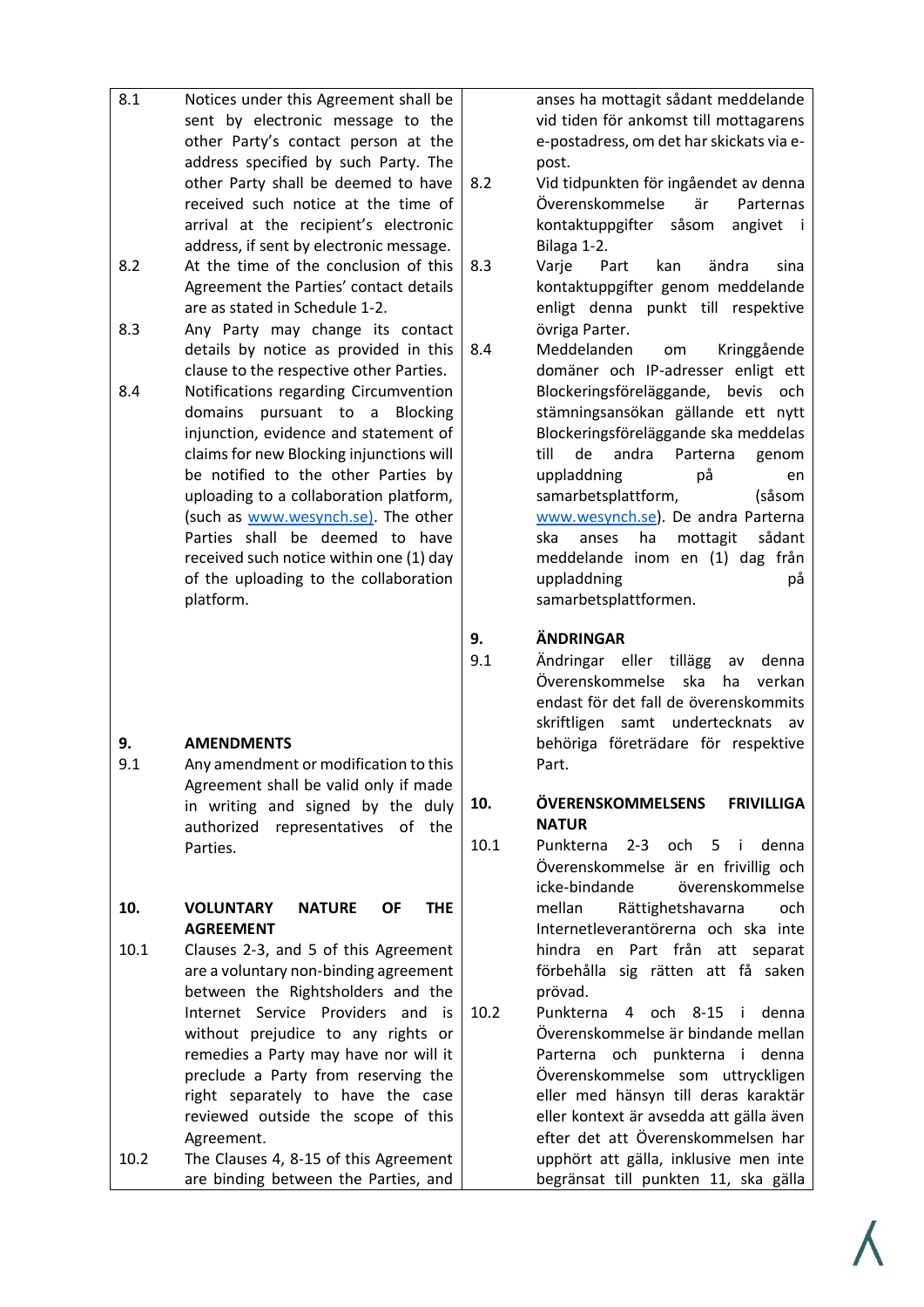the Clauses contained in this Agreement which are expressed or by their nature and context are intended to survive the termination of the Agreement, including but not limited to, Clause 11 shall survive termination of this Agreement.

#### <span id="page-7-0"></span>**11. CONFIDENTIALITY**

- 11.1 The Parties undertake to keep confidential the information stated in Schedule 4, and not to disclose it or any part of it to any third party without the express permission of the Party providing the information or in so far as an obligation to disclose arises from the law or a decision from a court.
- 11.2 If a Party breaches the confidentiality obligations set forth herein, each of the other Parties shall be entitled to pursue the remedies available to them under Swedish law.

#### <span id="page-7-1"></span>**12. ACCESSION TO THE AGREEMENT**

- 12.1 A company which is a rightsholder or internet service provider may request to become a Party to this Agreement by way of signing an Accession Agreement referring to the Agreement (in its then current form) sent through the collaboration platform on behalf of the Parties.
- 12.2 Suggestions for new rightsholders and/or internet service providers may be presented to the Parties on the regular meetings in Clause 7.1. Each Party shall have the right to veto the suggested new rightsholder's and/or internet service provider´s accession to the Agreement provided that any such veto right is solely on grounds that are objective and non-discriminatory.
- 12.3 Nothing in this Agreement shall prohibit or restrict any of the Parties from entering into separate agreements regarding the blocking of Infringing Services.

#### <span id="page-7-2"></span>**13. ENTRY INTO FORCE AND DURATION**

13.1 This Agreement enters into force on the day after it has been signed and is även efter det att Överenskommelsen har upphört att gälla.

#### <span id="page-7-3"></span>**11. SEKRETESS**

- 11.1 Parterna åtar sig att iaktta sekretess avseende den information som anges i Bilaga [4](#page-4-1) samt att inte avslöja hela eller delar av informationen till tredje part utan uttryckligt tillstånd från den Part som tillhandahåller informationen eller om det åligger den mottagande Parten att göra informationen tillgänglig genom domstolsutslag eller enligt föreskrift i lag.
- 11.2 Om en Part bryter mot de sekretessåtaganden som anges häri, ska var och en av de övriga Parterna ha rätt att vidta de rättsmedel som är tillgängliga enligt svensk lag.

#### <span id="page-7-4"></span>**12. ANSLUTNING TILL ÖVERENSKOMMELSEN**

- 12.1 Ett bolag som är en rättighetshavare eller internetleverantör kan begära att få bli Part till denna Överenskommelse genom att underteckna ett Anslutningsavtal som hänvisar till denna Överenskommelse skickat via samarbetsplattformen på uppdrag av någon av Parterna.
- 12.2 Förslag på nya rättighetshavare och/eller internetleverantörer kan presenteras till Parterna vid ordinarie möten enligt punkt [7.1.](#page-5-7) Respektive Part ska ha vetorätt mot föreslagna nya rättighetshavare och/eller internetleverantörers anslutning till Överenskommelsen på grunder som är objektiva och icke-diskriminerande.
- 12.3 Ingenting i denna Överenskommelse ska hindra Parterna från att ingå separata avtal om blockering av Intrångsgörande tjänster.
- <span id="page-7-5"></span>**13. IKRAFTTRÄDANDE OCH AVTALSPERIOD**
- 13.1 Denna Överenskommelse träder i kraft dagen efter att den har undertecknats och ingås på obestämd tid.

#### <span id="page-7-6"></span>**14. UPPSÄGNING**

14.1 Respektive Part har rätt att säga upp Överenskommelsen skriftligen till